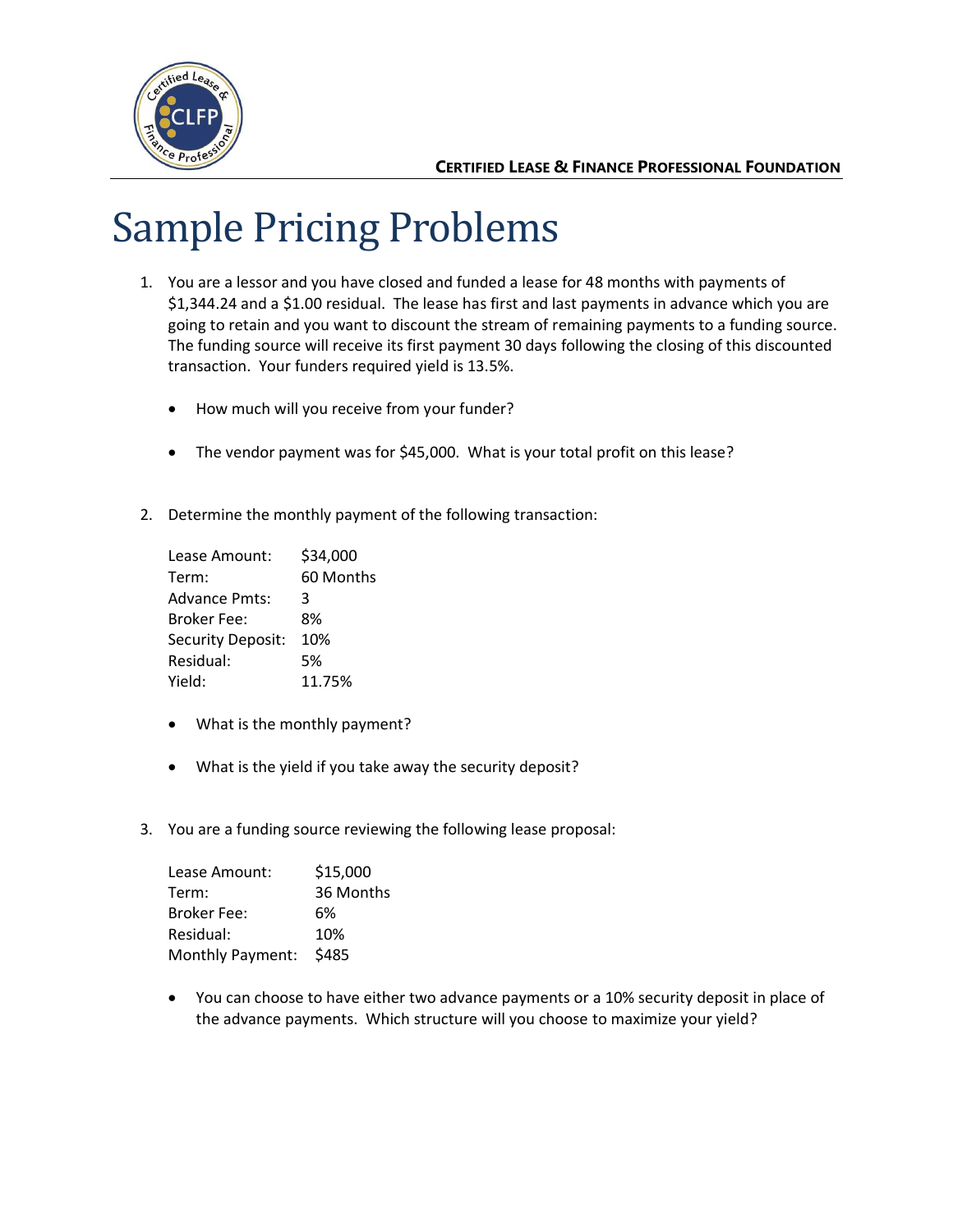

- 4. You are a Funding Source with a minimum yield requirement of 14.25%. You are asked to fund a 60-month lease with an equipment cost of \$95,000. The lease payments are \$2,150.00. The lease will have two advance payments and a 10% guaranteed residual to you. As part of the transaction you will need to pay a 5% brokerage fee. Are you able to meet your yield requirements and fund this lease?
	- a. Yes
	- b. No
	- c. Not enough information is provided to make the decision
- 5. The minimum number of variables that must be available to solve a present value problem for a desired unknown on a lease transaction without a residual is?
	- a. 2
	- b. 3
	- c. 4
	- d. 5
- 6. Calculate the following items that are missing:

| <b>Lease Amount</b> | <b>Rate Factor</b> | <b>Lease Payment</b> |
|---------------------|--------------------|----------------------|
| \$25,595            | .02234             |                      |
| \$16,344            |                    | \$466.78             |
|                     | .03789             | \$2,625.89           |

- 7. You have a 48-month lease with payments of 1,340.00 and you have collected two advance payments. You are planning on keeping the residual yourself but selling to a Funding Source the stream of remaining payments. You have two Funding Sources that will buy the stream of payments from you. Bank A has a yield of 13.5% and bank B has a yield of 12.75%. Which Bank will give you the best return?
	- a. Bank A
	- b. Bank B
	- What is the dollar difference between the two banks?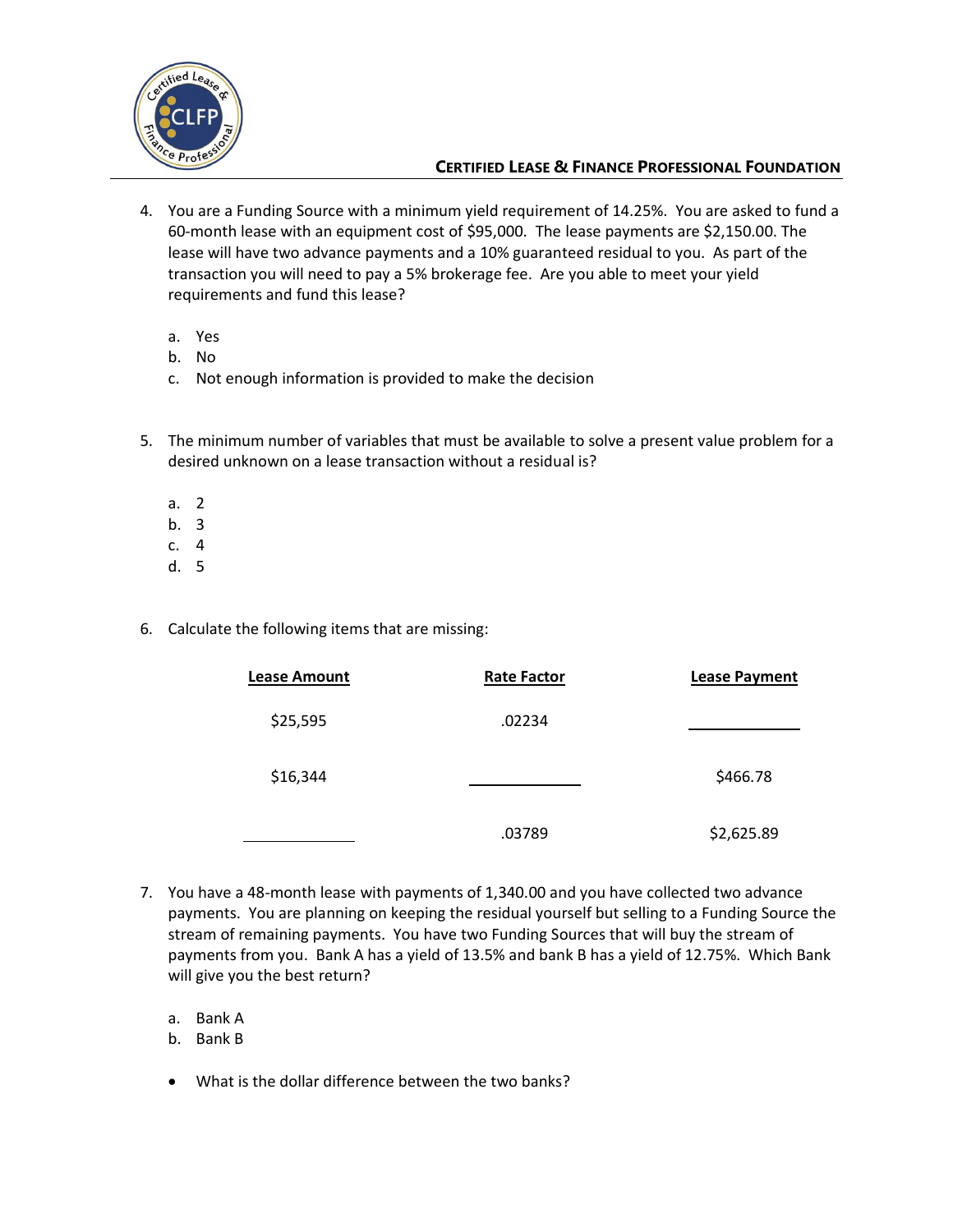

- 8. A Lessor has quoted a 60-month lease with first payment and a 15% security deposit in advance. The lease has a guaranteed 10% residual. As a part of this transaction the Lessor will pay a broker a 7% commission. The rate factor quoted was .023159. The lessee has countered the proposal with first and last payments in advance without the security deposit. The Lessor has decided to accept the Lessee's proposal and will keep the yield the same and the broker fee will remain at 7%. What rate factor does the Lessor quote to the broker that will include the broker fee and insure the Lessor maintains its yield requirements?
	- a. .025324
	- b. .024929
	- c. .023327
	- d. .024601
- 9. What is the rate factor for the following variables?

Yield  $-18%$ Advance Payments – 2 Term – 36 months Rate Factor \_\_\_\_\_\_\_\_

- 10. You have a lease with four advance payments. Which scheduled payments do these advance payments account for?
	- a. First four payments
	- b. First two payments and last two payments
	- c. First payment and last three payments
	- d. Last four payments
- 11. Compute the monthly lease payment to achieve a yield of 18.5% given the following set of assumptions.

| <b>Equipment Cost:</b>  | \$175,000 |
|-------------------------|-----------|
| <b>Broker Fee:</b>      | 3.0%      |
| Security Deposit:       | \$8,750   |
| Residual                | 10%       |
| Term                    | 60 Months |
| <b>Advance Payments</b> | 2         |
| Monthly Payment         |           |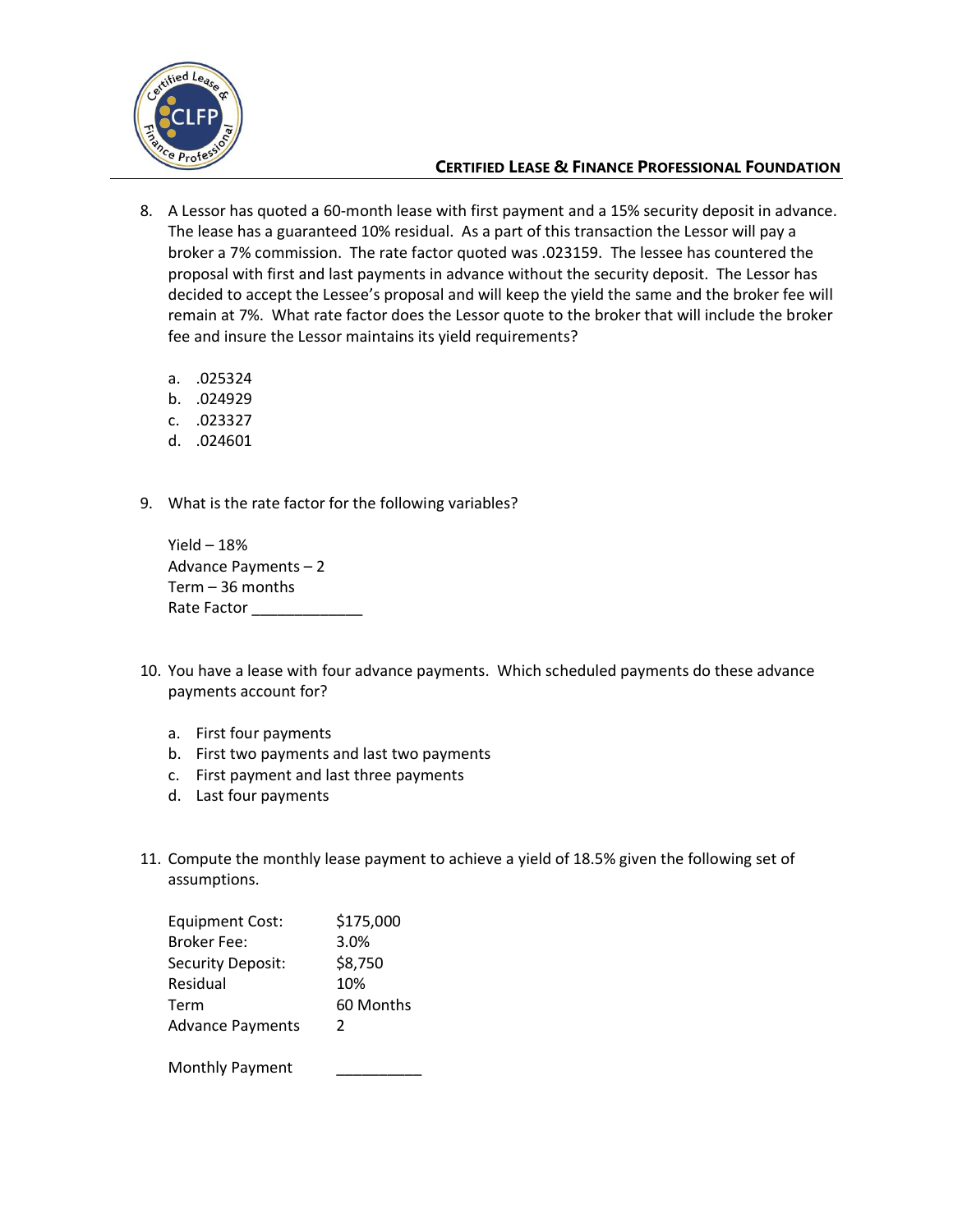

12. What is the yield for the following lease terms?

|                          | 60 Months  |
|--------------------------|------------|
| Term:                    |            |
| <b>Advance Payments:</b> | 3          |
| <b>Equipment Cost:</b>   | 74,160.54  |
| Payment:                 | \$1,666.40 |
| Residual:                | 5%         |
| Broker Fee:              | 6%         |
|                          |            |
| Yield:                   |            |

13. What is the monthly payment for the following lease terms?

| Term:                    | 36 Months     |
|--------------------------|---------------|
|                          |               |
| <b>Advance Payments:</b> | $\mathcal{P}$ |
| <b>Equipment Cost:</b>   | \$34,017.24   |
| Yield                    | 19.25%        |
| Residual:                | 10%           |
| <b>Broker Fee:</b>       | \$3,000       |
| Security Deposit:        | 10%           |
|                          |               |
| Monthly Payment:         |               |

14. With this same lease, what would the yield be if the lease was done without the security deposit?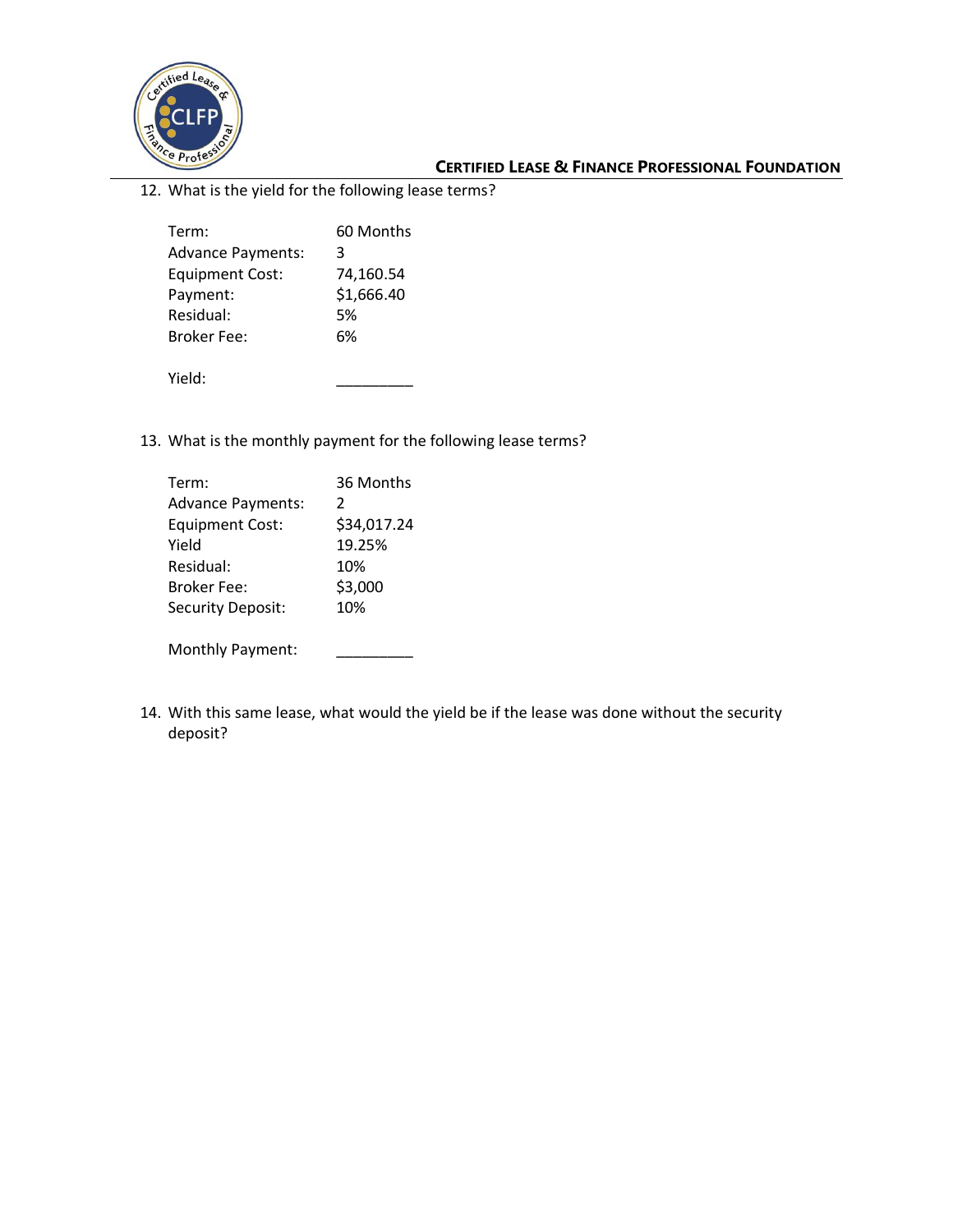

# Sample Pricing Answers

- 1. You are a lessor and you have closed and funded a lease for 48 months with payments of \$1,344.24 and a \$1.00 residual. The lease has first and last in advance which you are going to retain and you want to discount the stream of remaining payments to a funding source. The funding source will receive its first payment 30 days following the closing of this discounted transaction. Your funders required yield is 13.5%.
	- How much will you receive from your funder? **\$48,066.05**
	- The vendor payment was for \$45,000. What is your total profit on this lease? PV - Equip + 2 advance payments *\$48,066.05 - \$45,000 + \$1,344.24 + \$1,344.24 = \$5,754.53*

**\$5,754.53**

2. Determine the monthly payment of the following transaction:

| Lease Amount:        | \$34,000  |
|----------------------|-----------|
| Term:                | 60 Months |
| <b>Advance Pmts:</b> | 3         |
| <b>Broker Fee:</b>   | 8%        |
| Security Deposit:    | 10%       |
| Residual:            | 5%        |
| Yield:               | 11.75%    |

- What is the monthly payment? **\$736.57**
- What is the yield if you take away the security deposit? **9.79%**
- 3. You are a funding source reviewing the following lease proposal:

| Lease Amount:      | \$15,000  |
|--------------------|-----------|
| Term:              | 36 Months |
| <b>Broker Fee:</b> | 6%        |
| Residual:          | 10%       |
| Monthly Payment:   | \$485     |

• You can choose to have either two advance payments or a 10% security deposit in place of the advance payments. Which structure will you choose to maximize your yield?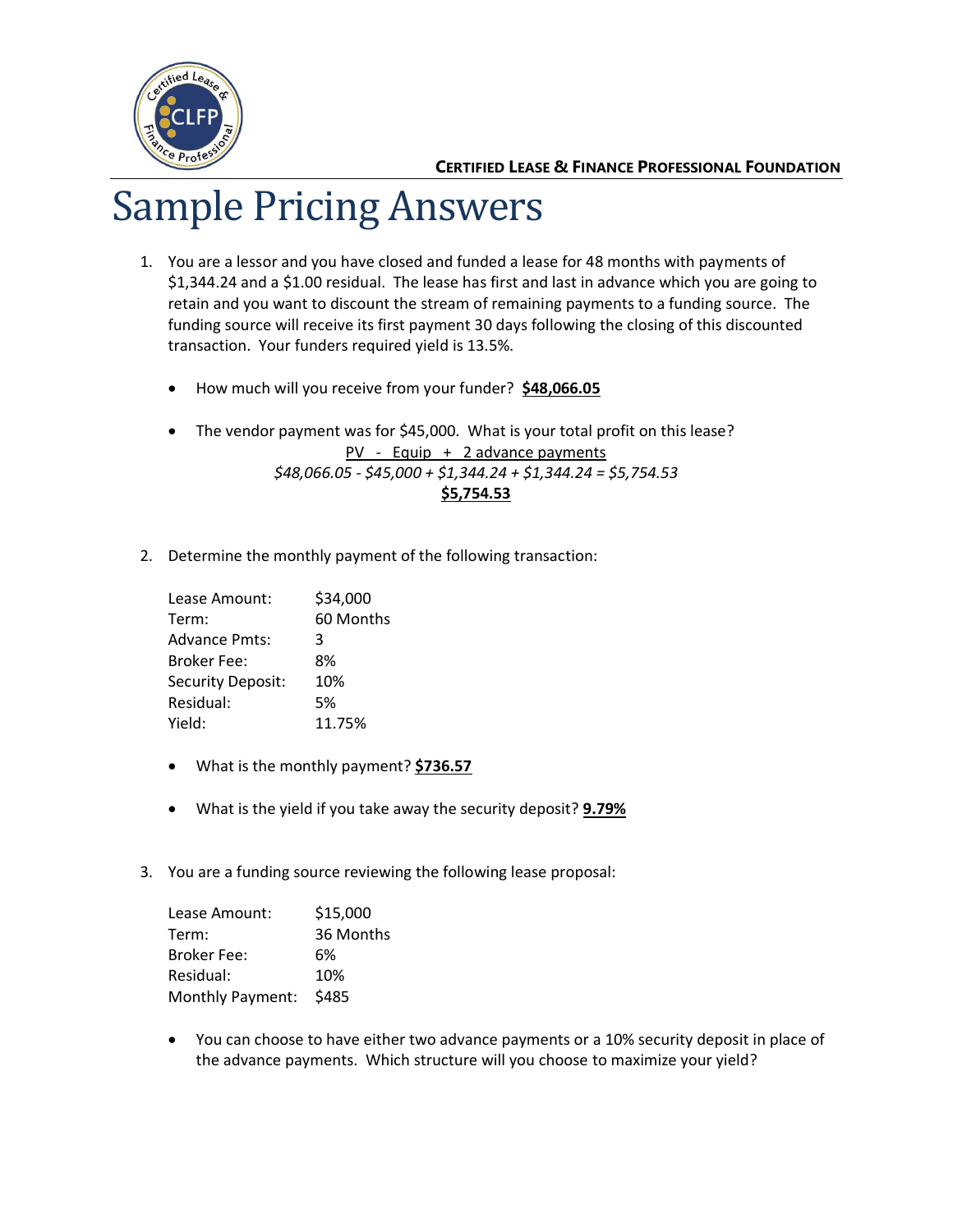

**The \$1,500 security deposit produces a 12.97% yield which is higher than the 12.18 % yield from the two advance payments. To maximize the yield, you will want the security deposit structure.**

- 4. You are a Funding Source with a minimum yield requirement of 14.25%. You are asked to fund a 60-month lease with an equipment cost of \$95,000. The lease payments are \$2,150.00. The lease will have two advance payments and a 10% guaranteed residual to you. As part of the transaction you will need to pay a 5% brokerage fee. Are you able to meet your yield requirements and fund this lease?
	- a. Yes
	- *b.* **No** *(The Funding Source wants a yield of 14.25% and this example has a yield of only 13.79%)*
	- c. Not enough information is provided to make the decision
- 5. The minimum number of variables that must be available to solve a present value problem for a desired unknown on a lease transaction without a residual is?
	- a. 2
	- *b.* **3** *(The minimum number of variables are yield, lease amount, payment and term. You need to know three of them to then solve for the fourth).*
	- c. 4
	- d. 5
- 6. Calculate the following items that are missing:

| <b>Lease Amount</b> | <b>Rate Factor</b> | <b>Lease Payment</b> |
|---------------------|--------------------|----------------------|
| \$25,595            | .02234             | \$571.79             |
| \$16,344            | .02856             | \$466.78             |
| \$69,302.98         | .03789             | \$2,625.89           |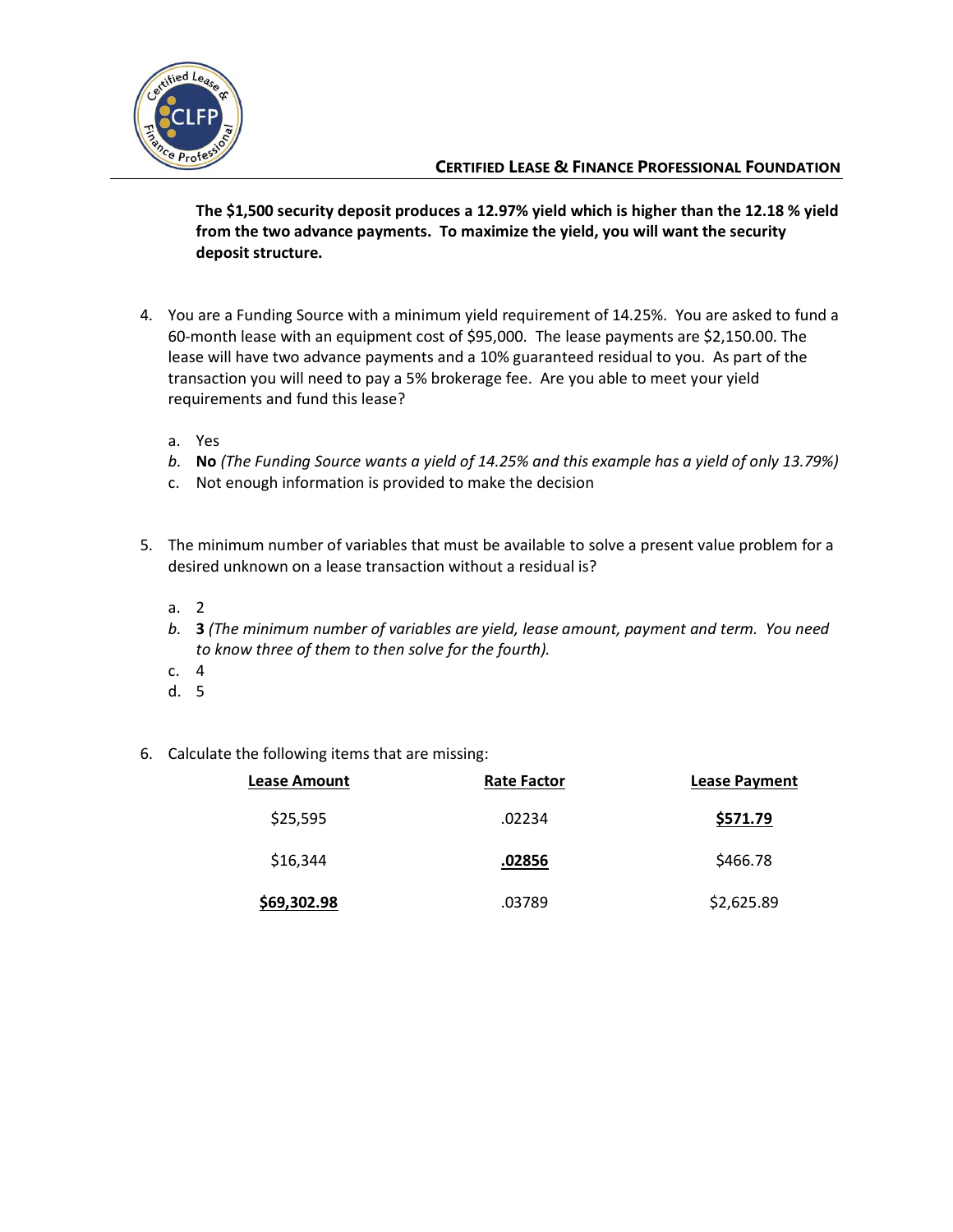

- 7. You have a 48-month lease with payments of 1,340.00 and you have collected two advance payments. You are planning on keeping the residual yourself but selling to a Funding Source the stream of remaining payments. You have two Funding Sources that will buy the stream of payments from you. Bank A has a yield of 13.5% and bank B has a yield of 12.75%. Which Bank will give you the best return?
	- a. Bank A
	- **b. Bank B**
	- What is the dollar difference between the two banks? **The present value of bank A is \$47,914.44 and the present value from bank B is \$48,558.30. You get \$643.86 more by selling to bank B.**
- 8. A Lessor has quoted a 60-month lease with first payment and a 15% security deposit in advance. The lease has a guaranteed 10% residual. As a part of this transaction the Lessor will pay a broker a 7% commission. The rate factor quoted was .023159. The lessee has countered the proposal with first and last payments in advance without the security deposit. The Lessor has decided to accept the Lessee's proposal and will keep the yield the same and the broker fee will remain at 7%. What rate factor does the Lessor quote to the broker that will include the broker fee and insure the Lessor maintains its yield requirements?
	- a. .025324
	- **b. .024929**
	- c. .023327
	- d. .024601

*First solve for the yield on the initial proposal using any lease amount (\$10,000 in this example).* 

| Lease Amount           | \$10,000                           |
|------------------------|------------------------------------|
| <b>Advance Payment</b> |                                    |
| Security Deposit       | \$1,500                            |
| Residual               | \$1,000                            |
| Commission             | \$700                              |
| Payment                | $$10,000 \times .023159 = $231.59$ |
| Solve for Yield        | 17.19%                             |

*Then change the advance payments from 1 to 2 and the security deposit from \$1,500 to \$0 and solve for the new payment amount which ends up being \$249.29. Then divide \$249.29 by the lease amount of \$10,000 to get a rate factor of .02429.*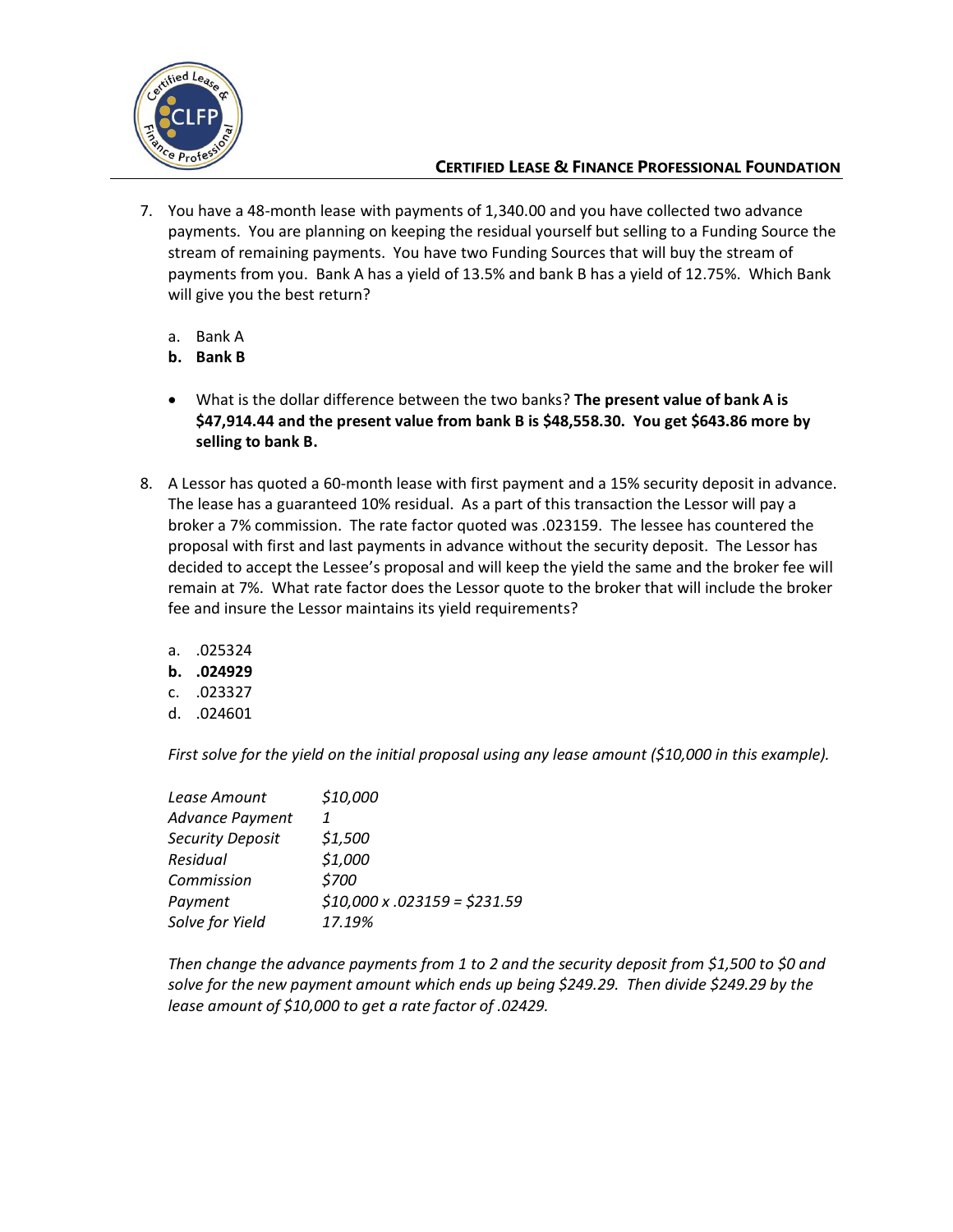

9. What is the rate factor for the following variables?

Yield  $-18%$ Advance Payments – 2 Term – 36 months Rate Factor **.03511** *(Use \$1.00 for the lease amount to determine the payment)*

- 10. You have a lease with four advance payments. Which scheduled payments do these advance payments account for?
	- a. First four payments
	- b. First two payments and last two payments
	- **c. First payment and last three payments**
	- d. Last four payments
- 11. Compute the monthly lease payment to achieve a yield of 18.5% given the following set of assumptions.

| <b>Equipment Cost:</b>  | \$175,000 |
|-------------------------|-----------|
| <b>Broker Fee:</b>      | 3.0%      |
| Security Deposit:       | \$8,750   |
| Residual                | 10%       |
| Term                    | 60 Months |
| <b>Advance Payments</b> | 2         |
|                         |           |
|                         |           |

Monthly Payment **\$4,183.73**

12. What is the yield for the following lease terms?

| Term:                    | 60 Months  |
|--------------------------|------------|
| <b>Advance Payments:</b> | 3          |
| <b>Equipment Cost:</b>   | 74,160.54  |
| Payment:                 | \$1,666.40 |
| Residual:                | 5%         |
| <b>Broker Fee:</b>       | 6%         |
|                          |            |
| Yield:                   | 12.34%     |